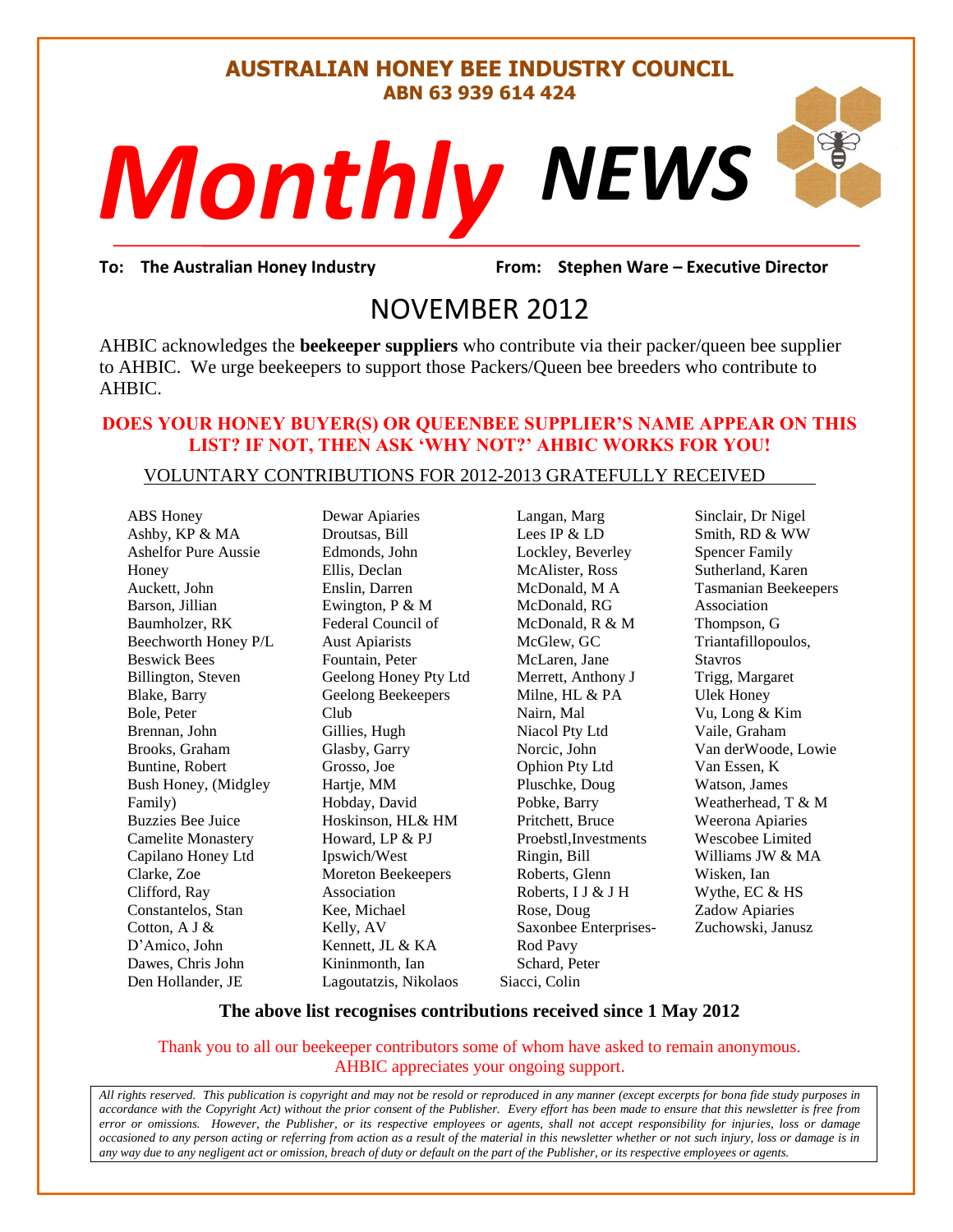*The following provides a brief outline of AHBIC activities over the past month and matters of interest to industry, naturally if you should seek any further clarification please do not hesitate to contact the AHBIC office.*

#### **UPDATE AHBIC ACTIVITIES**

The month of November has been one which has been extremely active for your Industry Association, not to mention bee keepers who have been busily collecting 2012-2013 honey crop. Additionally, AHBIC has scheduled a number of meetings during the month of November.

The AHBIC Executive Meeting will be held on Monday  $26<sup>th</sup>$  November in Brisbane, this is to be followed by a meeting of B-Qual and the following day on Tuesday  $27<sup>th</sup>$  November Food Safety and Prevention of Residue Committee will be holding a meeting.

In addition to internal meetings the Pollination R  $\&$  D Group also met for a week to decide on new research topics for the coming 12 months.

In addition to the above meetings the following activities were undertaken by your Association:

#### **1. Green Food Paper Plan**

Industry has responded to the Green Food Paper Plan which was released by the Federal Government for comment. Included in the industry submission on the Food Plan was concern expressed over to the size and economic power of the two major supermarkets in terms of their buying power and potential to decrease producer's income. Following the submission of industry's response to the Green Food Paper Plan, AHBIC was separately approached by the Department of Agricultural Fisheries and Forestry requesting permission to use some of the material that had been provided in the review.

#### **2. Asian Honey Bee**

As members would be aware the transition to management in respect to the Asian Honey Bee has been continuing. It is proposed by the Commonwealth that all further actions by the State and Federal Governments will cease in June 2013. Considerable discussion has been made by AHBIC representatives in respect to the Literature Survey that was done on Asian Honey Bee and industry is still seeking to make input into this important review.

The response for the proposed Honey Day on the  $5<sup>th</sup>$  May 2013 has been excellent and the AHBIC Executive Board will be further considering this item at their next Board meeting at the end of November.

AHBIC has also worked with Plant Health Australia to distribute a Biosecurity Manual to all registered Bee Keepers in Australia. This is a valuable document and should assist non commercial Bee Keepers in identifying specific pest both endemic and introduced that may affect their hives.

The NSW Government has acknowledged industry submission in the use of public lands, but has indicated that it will not be necessary for the Industry to personally front the inquiry. The Government established panel has indicated that were sympathetic to the views put forward by Apiary Industry.

AHBIC American Foul Brood (AFP) Control Committee is proposing to hold a meeting in the early New Year and a national approach to the management of American Foul Brood will be discussed. Invitees include all State Departments including representatives of Industry and Plant Health.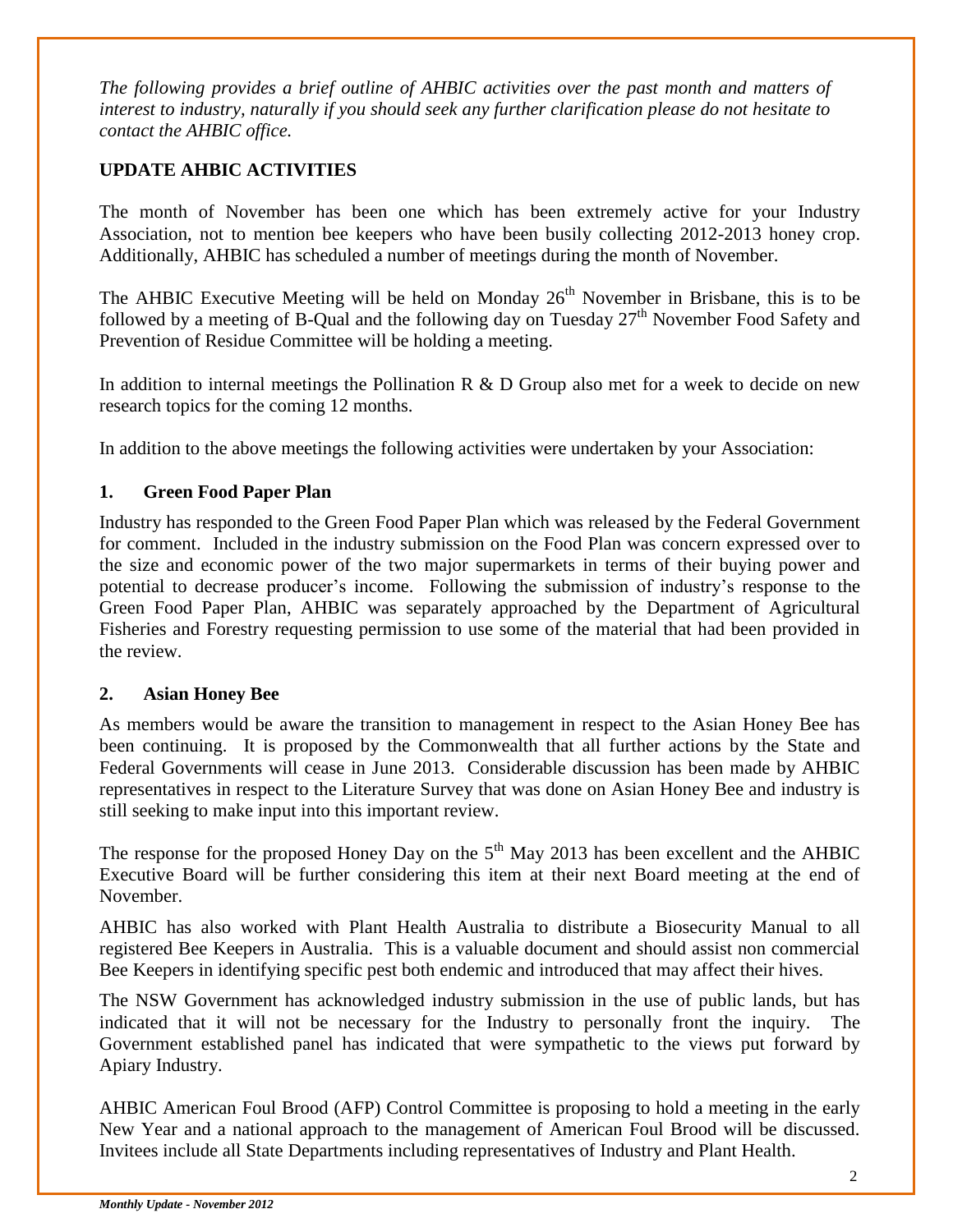A letter has been received from the New Zealand Industry in respect to paradichlorobenzene honey and this subject again will be addressed at the AHBIC Executive Meeting.

Pyrrolizidine Alkaloids still remain a matter of concern to the Industry and a number of research projects are currently being worked on in respect of this. The Food Safety and Residue Committee will further discuss these matters at its meeting at the end of the month.

AHBIC has also been working with RIRDC to further address the issue of funding of the Industry Biosecurity needs. This project is well underway and hopefully a draft paper will be available for consideration early in the New Year.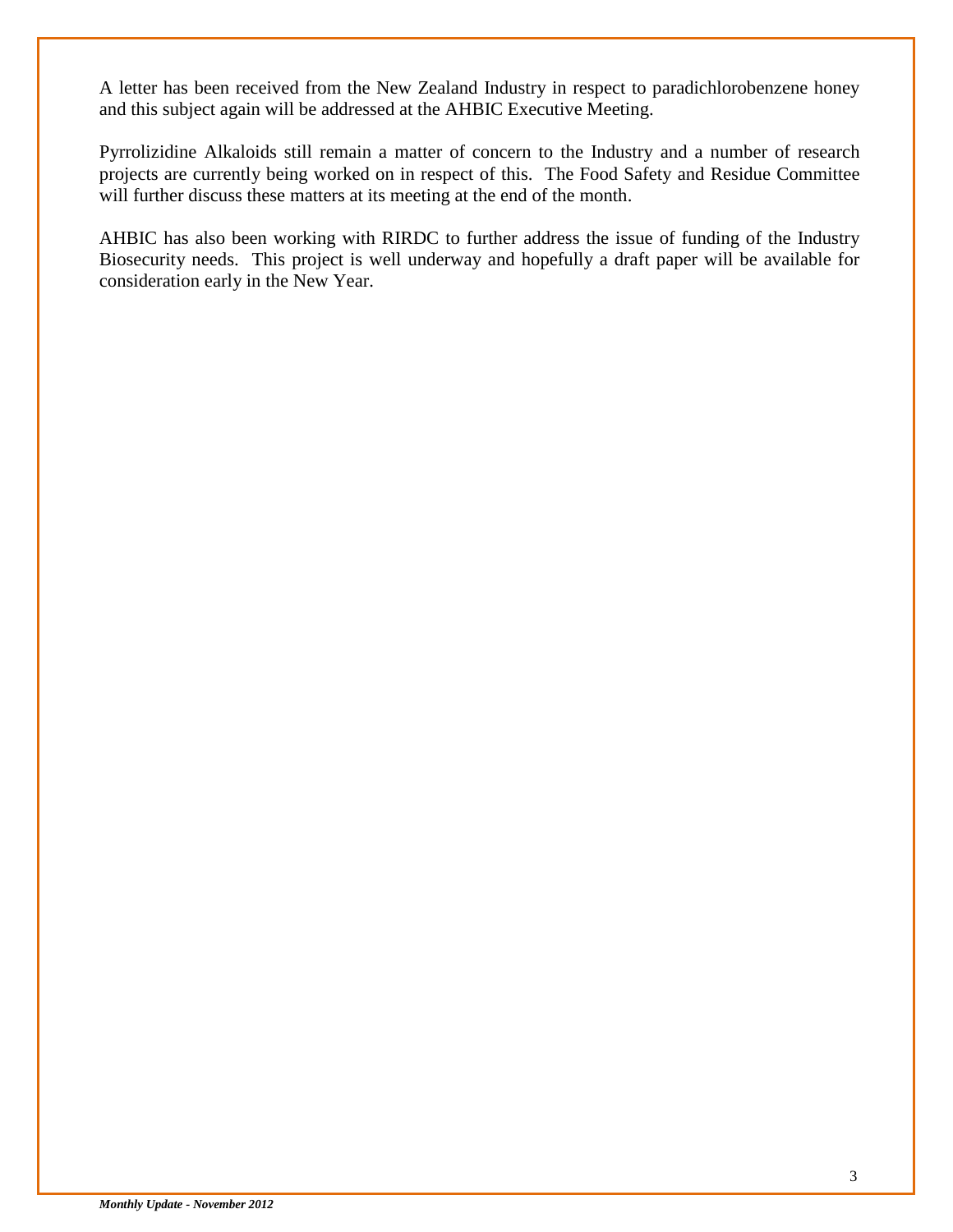## **Keeping Australia's beekeepers 'postered' on Varroa mite**

Beekeepers are the front line for biosecurity, when it comes to protecting the honey industry and all the food crops that depend on bees for pollination.

To help them identify one of the greatest threats, the Varroa mite, a poster has been sent to all registered beekeepers across the country in a mailout which also contains a manual on how best to look after the health of their hives.

Chairman of the Pollination Program R&D Advisory Committee, Gerald Martin, says it's vital to identify and report Varroa mite immediately, as it has the potential to devastate the industry.



"Approximately 65 per cent of horticultural and agricultural crops produced in Australia require pollination services from honey bees.

"While we're lucky to have a huge population of escaped European honey bees which currently provide these services free, that could end abruptly if Varroa arrives.

"When the first mites were reported in New Zealand, it was estimated they'd been there for up to three years, so there was little chance of eradicating them. We don't want that to happen here, and every beekeeper needs to play their part.

"If Varroa reaches Australian shores and become entrenched it's expected to cost \$72.3 million per year over 30 years," Mr Martin said.

Any sightings of Varroa or other pests and diseases should be immediately reported to the Exotic Plant Pest Hotline - 1800 084 881. This is a free call from anywhere in Australia.

"Regular inspections are a key part of maintain hive health, and with early detection and good management, Australia's honey and pollination industries can continue to prosper," Mr Martin said.

"Even if mites are not visible there are signs to be aware of, and the poster outlines these in detail."

You can download a copy of the Varroa poster from the publication section at [www.rirdc.gov.au/pollination](http://promomail.adrenalinmedia.com.au/ch/22934/2ddkffy/1404767/3e8017m60.html)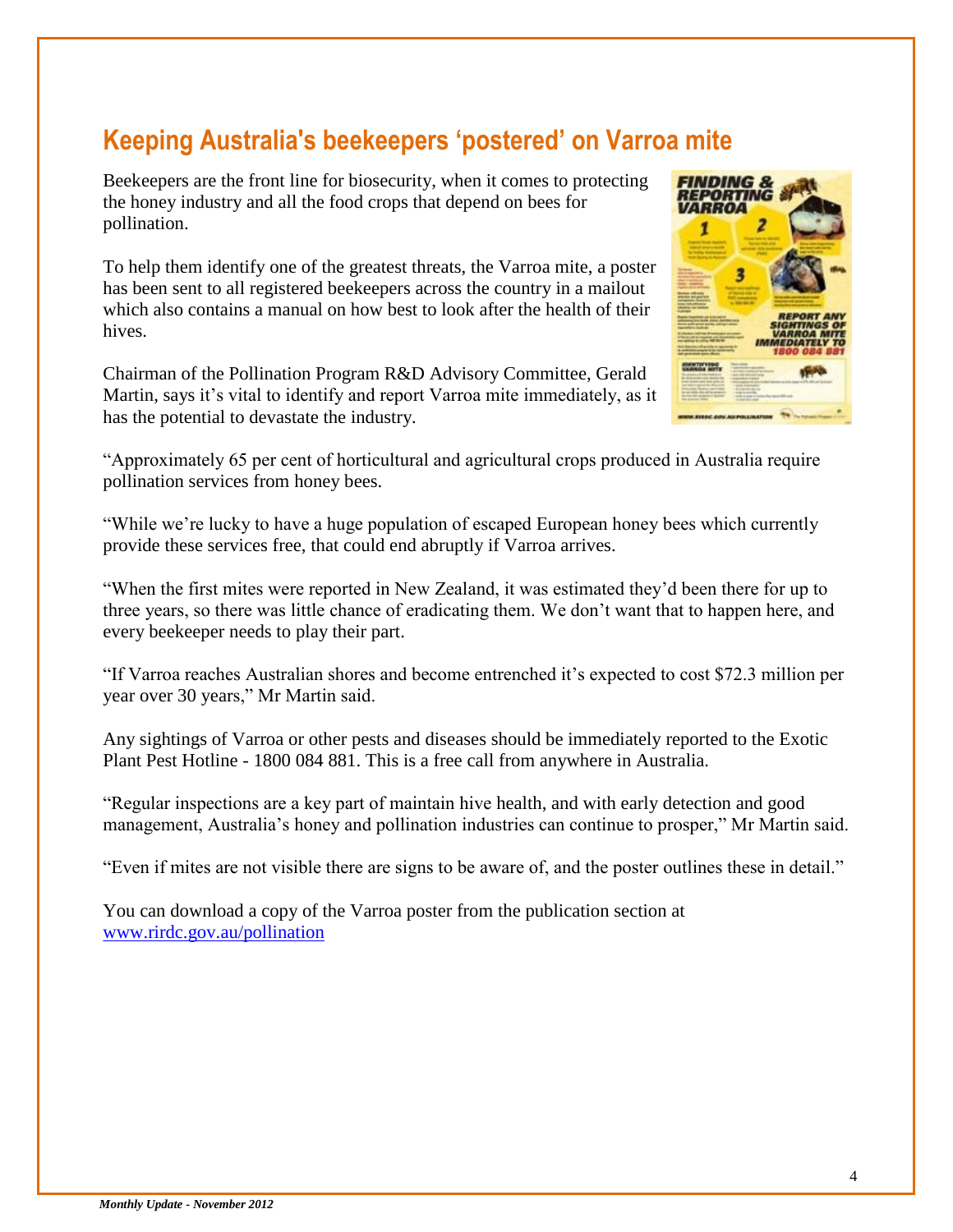## **Protecting Australia's honey bees – biosecurity toolkit for every beekeeper**

The latest biosecurity manual released by Plant Health Australia (PHA) is being sent to every registered beekeeper in Australia in a concerted effort to protect our honey bees and the crop industries that rely on pollination services.

The Biosecurity Manual for the Honey Bee Industry is a 60-page biosecurity toolkit that explains how to keep honey bees healthy and how to spot pests and diseases that have devastated honey bee hives overseas.

According to Greg Fraser, Executive Director and CEO of PHA, the national coordinator of plant biosecurity in Australia, all beekeepers have a role to play in looking after Australia's honey bees.



"There are a number of pests that exist in Australia that beekeepers need to keep an eye out for in their hives. Worse though, there are pests overseas like Varroa mite that could decimate the industry in Australia. Australia is the last major honey producing country in the world that is free from Varroa mite."

"The manual shows what these pests look like in a hive and how to check for them, so that if these exotic pests do make it through border controls we can pick it up quickly, giving us the best chance of stopping it from spreading. But we need all beekeepers to be on the lookout."

"PHA represents 32 plant industries many of which rely on European honey bees for pollination, as well as Australian governments, so honey bees biosecurity is important to us," he said.

The manual and its distribution is an initiative of government and industry partners. PHA brought together experts from the Australian Honey Bee Industry Council (AHBIC), relevant state/territory departments, the Australian Government, beekeepers and honey bee scientists to devise the set of biosecurity and best management practices that beekeepers should incorporate into their day-to-day operations.

The manual contains fact sheets on 13 exotic and established pests and detailed information on how to check for these pests in an apiary. It gives simple guidelines on honey bee hygiene and product management principles.

Beekeepers who miss out on a copy of the manual or others wanting to understand best practice beekeeping can download a copy from the honey section of the PHA website http://www.phau.com.au. The page also links to a free online training module that takes 10-20 minutes and covers the same information.

The development of the manual was funded by the Pollination Program, through Horticulture Australia, the Rural Industries Research and Development Corporation (RIRDC) and the Australian Honey Bee Industry Council (AHBIC). The Federal Council of Australian Apiarists' Association and the Wheen Bee Foundation funded printing and postage. State and territory government departments of agriculture are posting copies to individual beekeepers.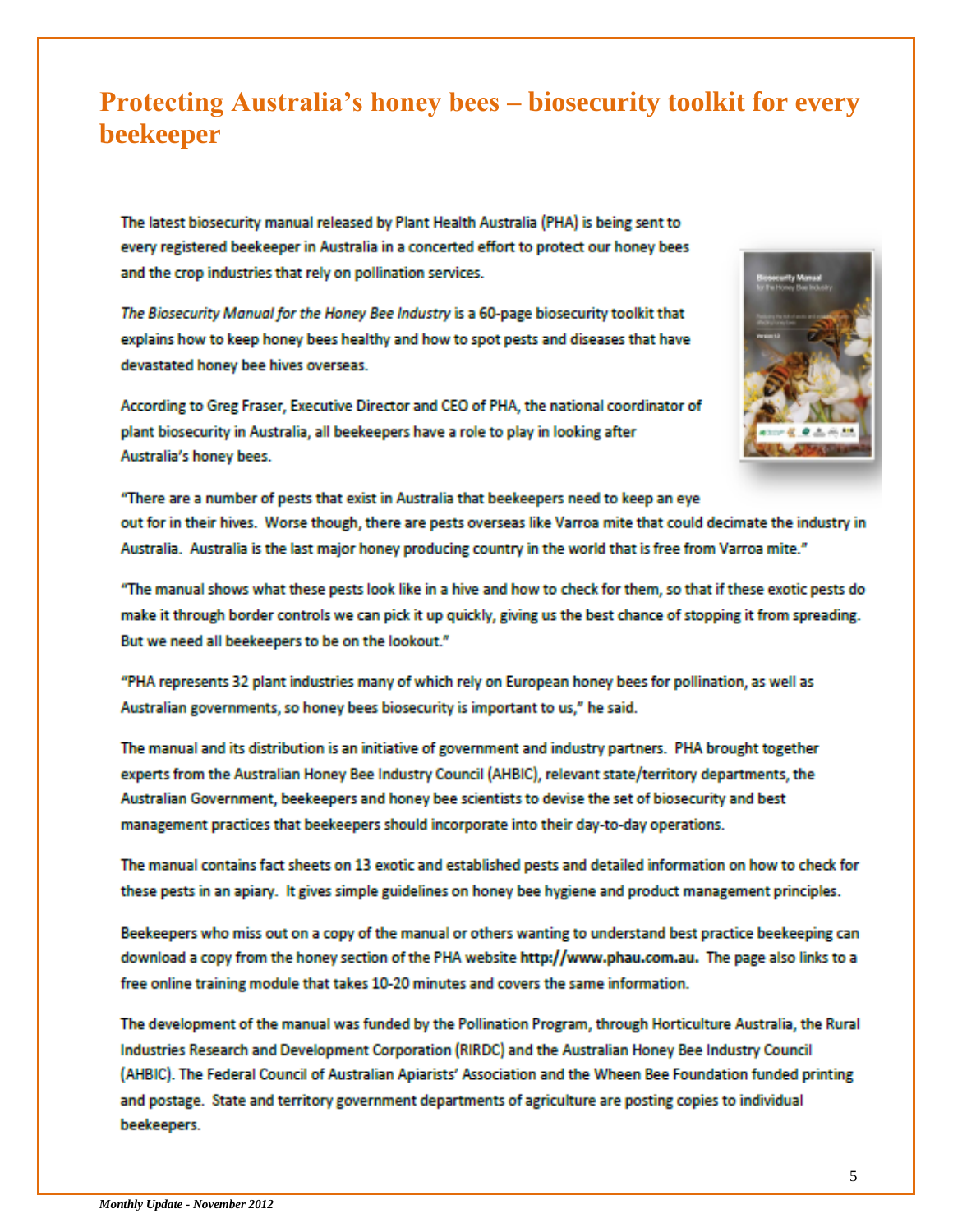



www.animondiasora.com



**XXXXIII Apimondia International Apicultural Congress** Kyiv, September 29 - October 04, 2013, Kiev, Ukraine www.apimondia2013.com

#### **CALL FOR PAPERS**

#### **43rd Apimondia Congress Scientific Program BEYOND THE HIVE: BEEKEEPING AND GLOBAL CHALLENGES**

We are honoured to announce the opening of the paper registration for the Scientific Conference that is going to take place during Apimondia Congress 2013.

In today's dynamic and globalised world, beekeeping science must reach beyond the narrow scope of our field and take as active part as possible in searching for ways to solve the key problems facing humanity today. During this Conference we will have a chance to think together how we can use the miraculous power of the bee family and its products to make our world better. Through our joint scientific work, we will draft official proposals of cooperation between the world beekeeping community and the United Nations. The content of the open letter will be discussed at the roundtable, which will end the Scientific Conference.

#### **Subjects and areas of study of each Commission**

#### **Beekeeping Economy**

#### *Beekeeping market in globalization*

- Institutional foundations of formation of competitive relations in beekeeping
- Beekeeping production global market conjuncture
- Competitive position of the leading countries in beekeeping production
- International experience of hosting in the beekeeping sector
- Environmental aspects of production as a competitive advantage of manufacturer countries

#### *Potentials of beekeeping*

- Naturally biological and organisationally economical resource bases for beekeeping, rationality of their appliance and planning
- Systematic and comprehensive approach to the development of beekeeping and intersectoral coordination: political, economical, social and environmental.
- The place, role and competitiveness of agricultural farms at the beekeeping market
- The socioeconomic component of activation in participation of private farms manufacturers
- of beekeeping production in agribusiness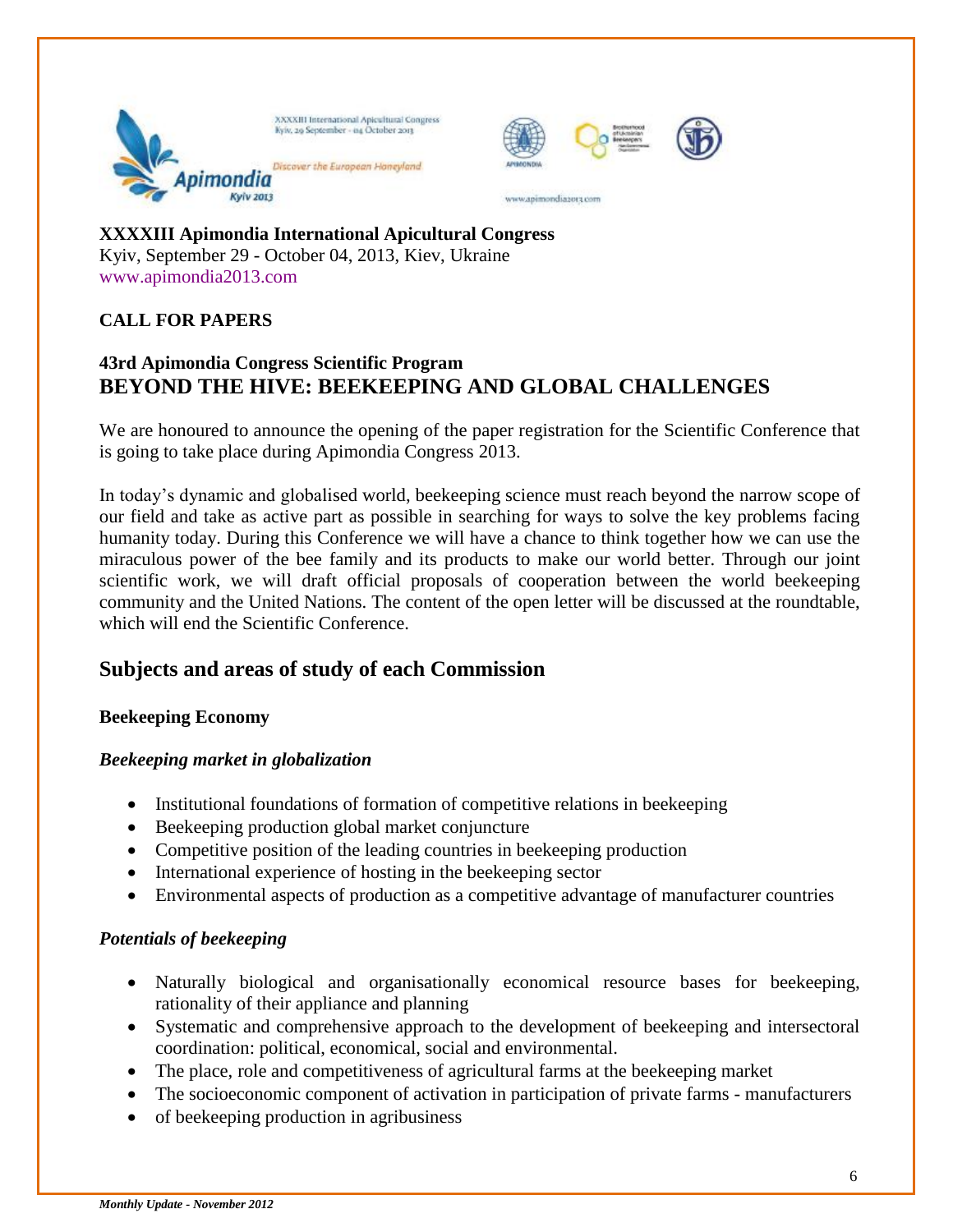- Problems of increasing economic effectiveness of the farming subjects in the beekeeping sector
- Synergetic principles of integration processes in the beekeeping sector

#### *Roles of state and community in beekeeping*

- The strategic development of goals for the beekeeping sector
- Mechanism of developing and implementing state regulatory policy in the beekeeping industry
- Economic means of beekeeping in agricultural industry Beekeeping and the fight against poverty (jointly with the **Beekeeping for Rural Development**)
- Opportunities provided by beekeeping for sustainable development acceleration in developing countries (jointly with the **Beekeeping for Rural Development**)
- Directions of beekeeping sector capitalisation
- Innovative-informational platform of beekeeping development

#### *Consumptions and motivations in beekeeping market*

- Assessing the needs of consumers in beekeeping production and the consumption structure
- Features of the formation of demand and of industrial farming subjects' behaviour
- The marketing concept of agribusiness management in beekeeping

#### **Bee Biology**

- Finding parameters of the bee organism which may help in diagnosing environmental conditions and identifying potential hazards
- Preserving local and native bee populations
- Beekeeping to preserve biological diversity
- Use of ecologically safe biotechnologies in beekeeping

#### **Bee Health**

- Environmental impact on bee health
- Radiation and bee health
- Ecologically safe bee treatment methods
- CCD and other phenomena of bee family pathologies in light of today's ecological hazards
- Effect of pesticides and other toxic substances on bee health

#### **Pollination and Bee Flora**

- Bee pollination as a method of preserving fragile ecosystems
- Using beekeeping practices in combating deforestation and spread of deserts
- Impact of contemporary ecological problems on melliferous flora of different regions of the Earth

#### **Beekeeping Technology and Quality**

- Conventional and organic beekeeping: issues and prospects
- Impact of main factors of environmental pollution on quality of beekeeping products
- Beekeeping as a source of ideas for ecologically clean technologies
- Breeding bees, the challenges for the future
- Impact of environmental contaminants on quality of bee products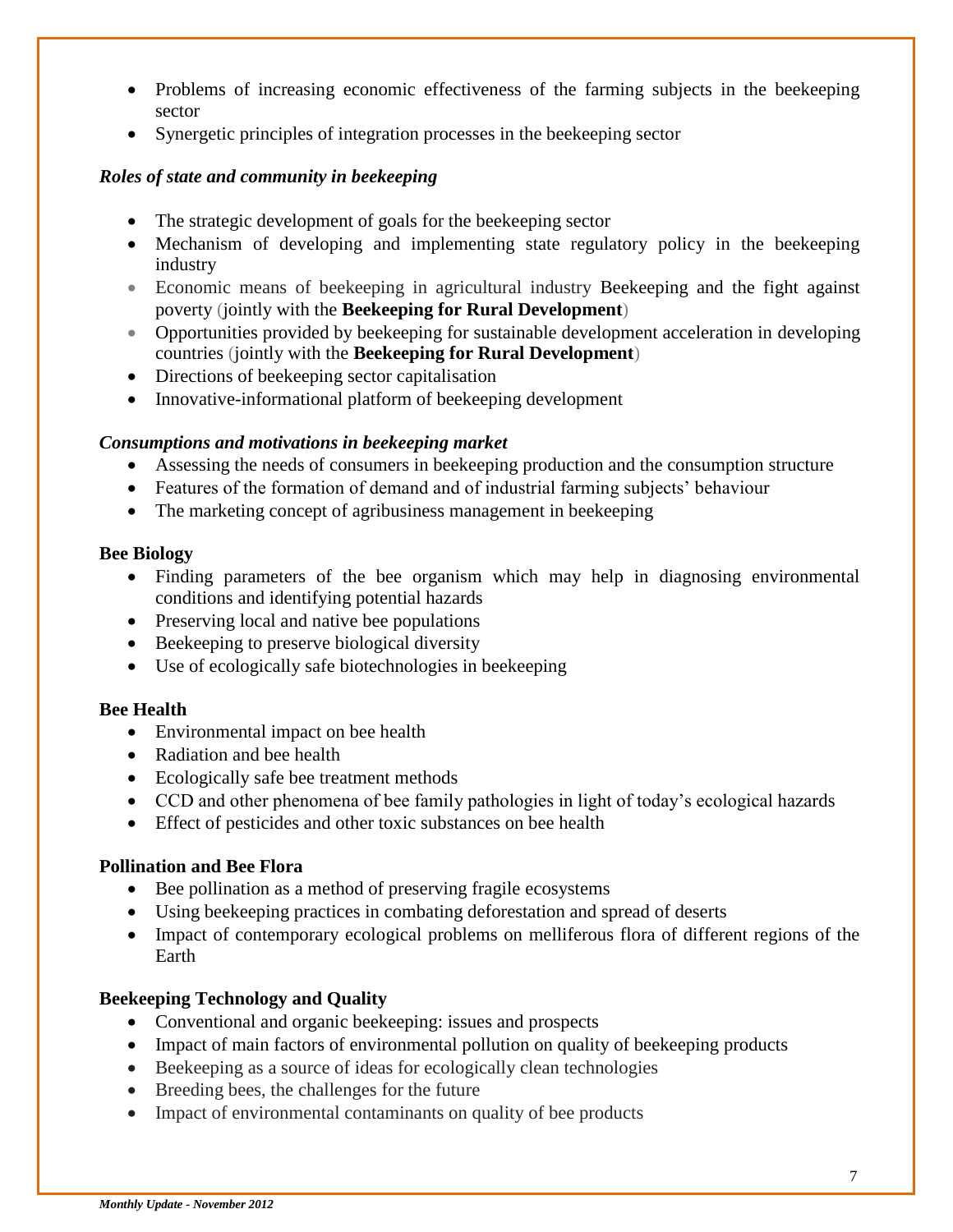- Techniques and parameters of characterization and valorisation of beekeeping product (jointly with the **Beekeeping Economy)**
- Harmonisation of beekeeping product quality standards in market globalization conditions

#### **Apitherapy**

- Beekeeping products as an element of healthy lifestyle
- Beekeeping and human healthcare and health improvement: comprehensive healthimprovement programs
- Using apitherapy to treat cancer, infections and AIDS
- Apitherapy and social diseases of civilization: tuberculosis, alcoholism, drug addiction, sexually transmitted diseases, etc.

#### **Beekeeping for Rural Development**

- Beekeeping as an integrating element for stable development of agrarian sector
- Beekeeping as a method of supporting stable agricultural economy and rural development
- Integrated approach to beekeeping resource planning
- Opportunities offered by beekeeping to accelerate stable development of developing countries (jointly with the **Beekeeping Economy**)
- Beekeeping: combating poverty (jointly with the **Beekeeping Economy**)

#### **Abstract submissions deadline: February 13, 2013**

#### **Abstracts consideration**

After registration on the website and submission of abstracts for the Scientific Conference, these abstracts are to be reviewed by the Heads of the Scientific Commissions of Ukraine. Then the abstracts are considered by the Heads of the Scientific Commissions of Apimondia.

After the consideration process, the applicant is notified whether his/her abstract has been included in the Scientific Program of the Congress and in which format (February-March 2013). Then the applicant chooses an acceptable option for her/him from the proposed. Only if his/her abstract is accepted for the Scientific Program, the applicant passes the registration on the website and pays the registration fee.

#### **Possible formats of abstracts acceptance**

- 1. Speech at the plenary meeting and abstract publication in the Academic Proceedings. The author's registration and payment of the registration fee is mandatory.
- 2. Speech at the sectional meeting and abstract publication in the Academic Proceedings. The author's registration and payment of the registration fee is mandatory.
- 3. Poster presentation during the poster session and abstract publication in the Academic Proceedings. The author's registration and payment of the registration fee is mandatory.
- 4. Correspondence participation: abstract publication in the Academic Proceedings. The author's registration and payment of the registration fee is mandatory.
- 5. Correspondence participation in the poster session. The author sends the poster to the Organizing Committee. Correspondence participation in the poster session is free.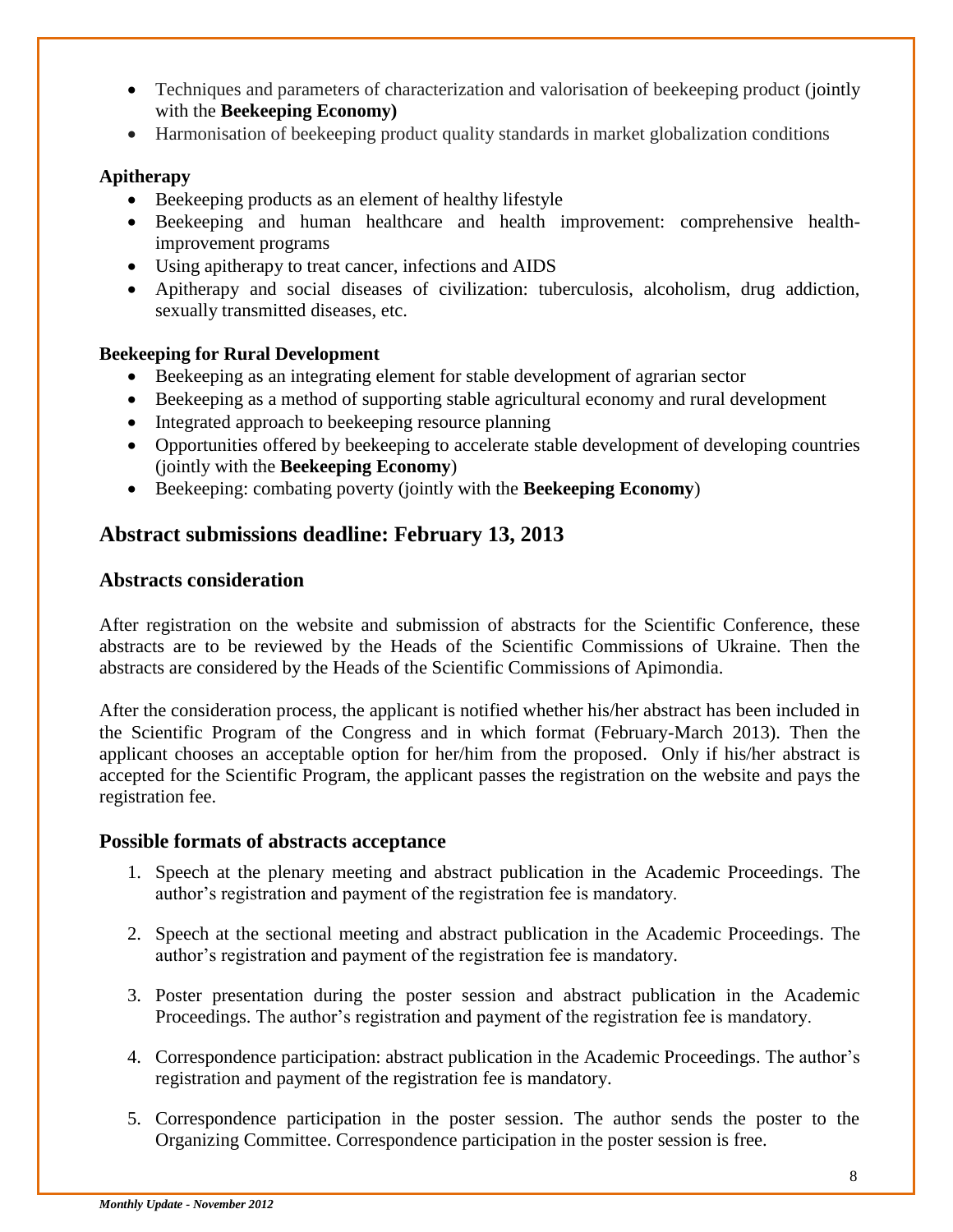#### **Requirements for the abstracts**

- $\Rightarrow$  The title of the abstract should be written in the Abstract Title field of the registration form. Requirements for the title: UPPERCASE LETTERS ONLY, in English, maximum 200 characters, no full stop at the end of the title
- $\Rightarrow$  To be considered, abstracts must be submitted in English only. The length of the text should be a maximum of 300 words (without title and information about the authors). The content of the abstract should include an introduction, research methods, results and discussion points. All abbreviations and acronyms in the text should be fully deciphered. Please do not include tables and graphics.

#### **Registration form for the abstract submission**

**Contact person:** Nadia Lushchak, Scientific Conference Manager Tel.: +38 044 355 04 39 E-mail: abstracts@apimondia2013.org.ua

#### **WORK WANTED**

My name is Relja Andrejic (Rellya Andreyich), and I come from Belgrade, Serbia. I have been professionally involved in beekeeping since 1985, and I have experience in queen rearing, packages production, honey production, honey processing and related jobs as well. I visited and I worked for beekeeping companies in Serbia, USA, Australia and New Zealand.

I started my career as a beekeeper with a scientific orientated research apiary in Serbia (joint venture American – Serbian project in selection of strains of bees resistant to varroa mite and with high productivity), but later I moved to commercial apiaries abroad.

I am fluent in English and can use Spanish. I have a driving license for cars and small trucks. I also have a New Zealand driving license.

I am currently looking for a position in the season 2012 /2013 with a beekeeping operation – company.

If you believe you might know an Australian or N*e*w Zealand company where experienced beekeepers are needed for this season, could you, please, send me their contact details?

Should you need some more information, please do not hesitate to ask me immediately.

I look forward to hearing from you soon.

Sincerely Yours,

Relja Andrejic Alekse Nenadovica 36 11000 Beograd Serbia Europe

Phone: +381-11-30-36-234 Phone: +381-11-244-10-49 Cell: +381-64-333-58-44 Email: [avio@paris.rs](mailto:avio@paris.rs)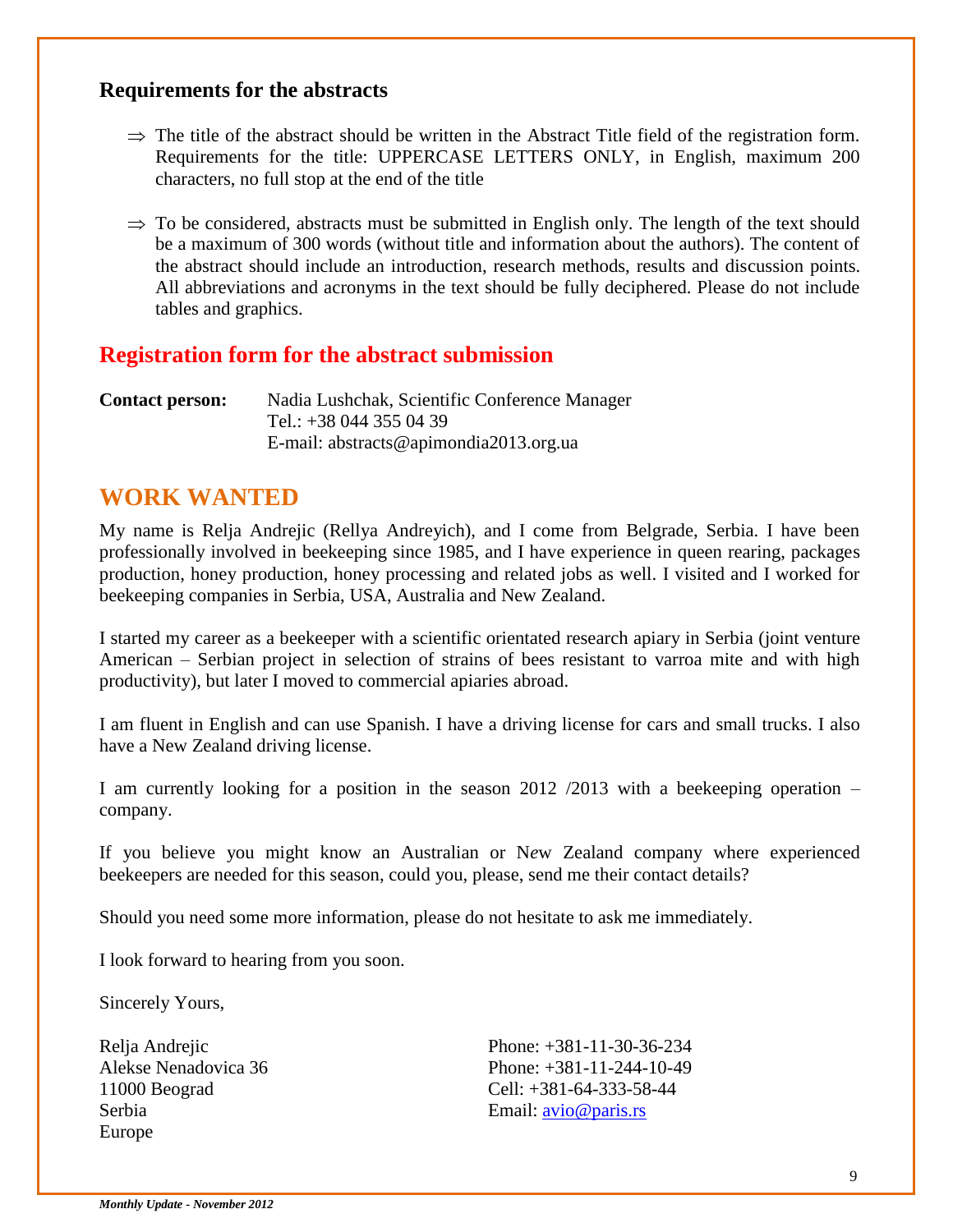### **RIRDC - RURAL LEADERS**

The aim of the RIRDC Rural Leaders program is to help Australia's new, developing and maturing rural industries grow and prosper by building the leadership skills of the people involved in them.

Through developing the skills of future industry leaders the program will help foster cohesion, collaboration, focus and vision for rural and regional Australia's new, developing and maturing primary industries.

The program will allow these industries to better plan for the future through implementation succession plans that are built around skilled and confident future leaders.

The program is focusing on three main areas:

- 1. Leadership
- 2. Networking
- 3. Industry cohesion

To be eligible for the Rural Leaders program applicants must work or participate within one of Australia's new, developing or maturing industries. Generally, this includes those industries currently within the Rural Industries R & D Corporation's portfolio, or from an industry that is not included in the portfolio of another research and development corporation (RDC).

If you are unsure if your industry is classified as a new, developing or maturing industry please contact the Rural Industries R & D Corporation on (02) 6271 4136 or at [rural.leaders@rirdc.gov.au.](mailto:rural.leaders@rirdc.gov.au)

#### *How the Program is run*

The Rural Leaders program includes an eight day residential component that is held in and round Canberra. Biannually the program can accommodate up to 15 participants.

The Rural Leaders program is facilitated by the Australian Rural leadership Foundation, an organisation with over 20 years' experience in delivering high level leadership programs for the rural, regional and remote sectors.

#### *How to apply*

To be considered for the RIRDC Rural Leaders program an application form must first be completed and returned by the closing date.

Applications forms can be downloaded from the Rural Industries R & D Corporation's website at [www.rirdc.gov.au/rural-leaders](http://www.rirdc.gov.au/rural-leaders) or sent to you after contacting RIRDC by telephone on (02) 6271 4136 or email at [rural.leaders@rirdc.gov.au.](mailto:rural.leaders@rirdc.gov.au)

Applications close 14 December 2012

Successful applicants will be notified in mid – January 2013.

#### **Application Form on line at:**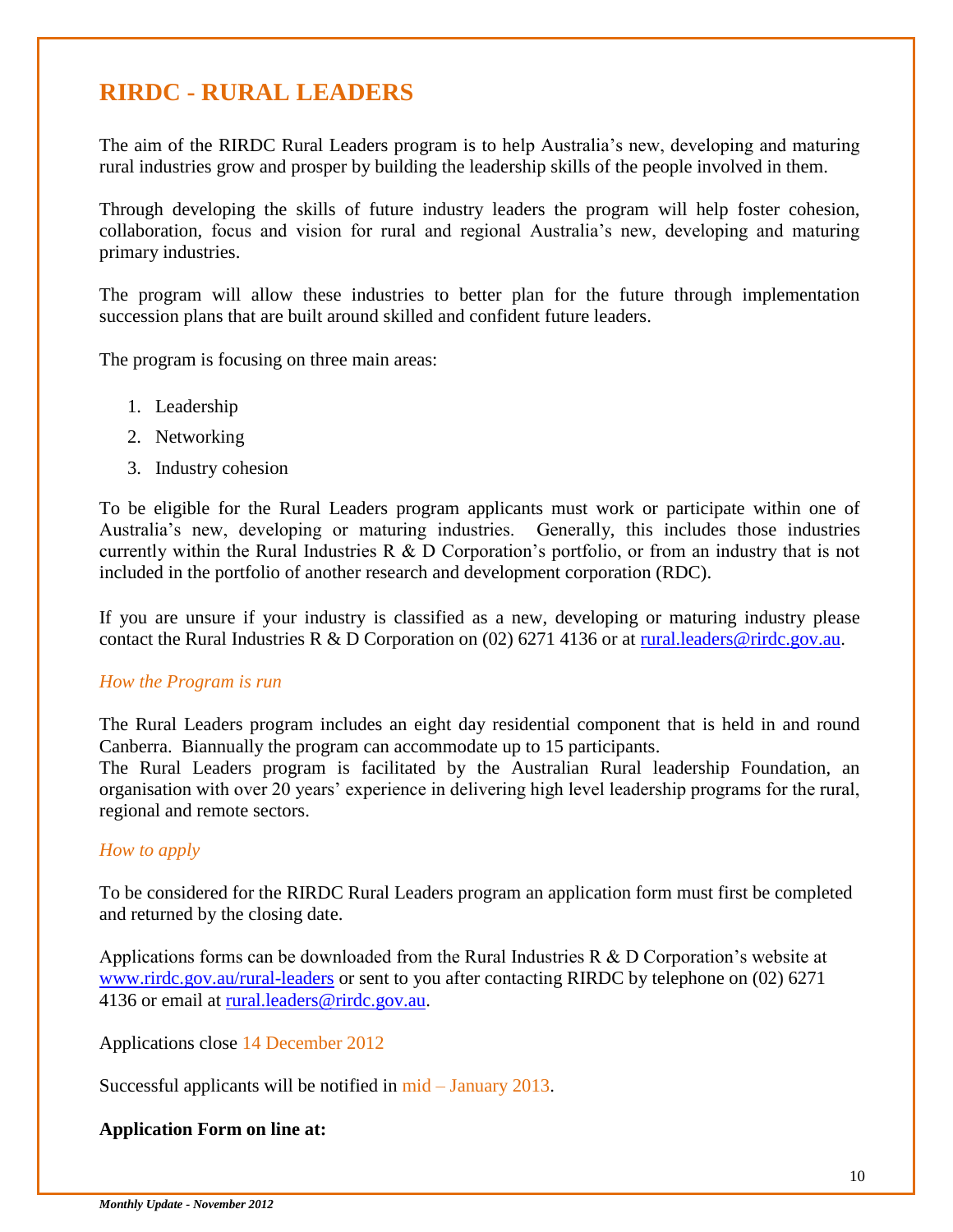#### **[http://www.rirdc.gov.au/docs/default-document-library/rural\\_leaders\\_application\\_form\\_2013.pdf](http://www.rirdc.gov.au/docs/default-document-library/rural_leaders_application_form_2013.pdf)**

#### **LODGING YOUR REGISTRATION FORM**

Please email this completed registration form to:

rural.leaders@rirdc.gov.au

OR

Print out, sign a hard copy of this completed registration form by post to:

Rural Industries Research & Development Corporation **PO Box 4776** Barton ACT 2600



## **DATES FOR 2013 ANNUAL STATE CONFERENCES**

| New South Wales Apiarists' Association         | 22/23/24 May 2013  |
|------------------------------------------------|--------------------|
| Tasmanian Beekeepers' Association              | 31 May/1 June 2013 |
| Victorian Apiarists' Association               | $5/6$ June 2013    |
| Queensland Beekeepers' Association             | 13/14 June 2013    |
| <b>South Australian Apiarists' Association</b> | 20/21 June 2013    |
| WA Farmers Federation – Beekeeping Section     | 4 July 2013        |
| <b>AHBIC Annual General Meeting</b>            | 5 July 2013        |

The Western Australian Farmers Federation will host the 2013 AHBIC Annual General Meeting in Perth on 4 July 2013.